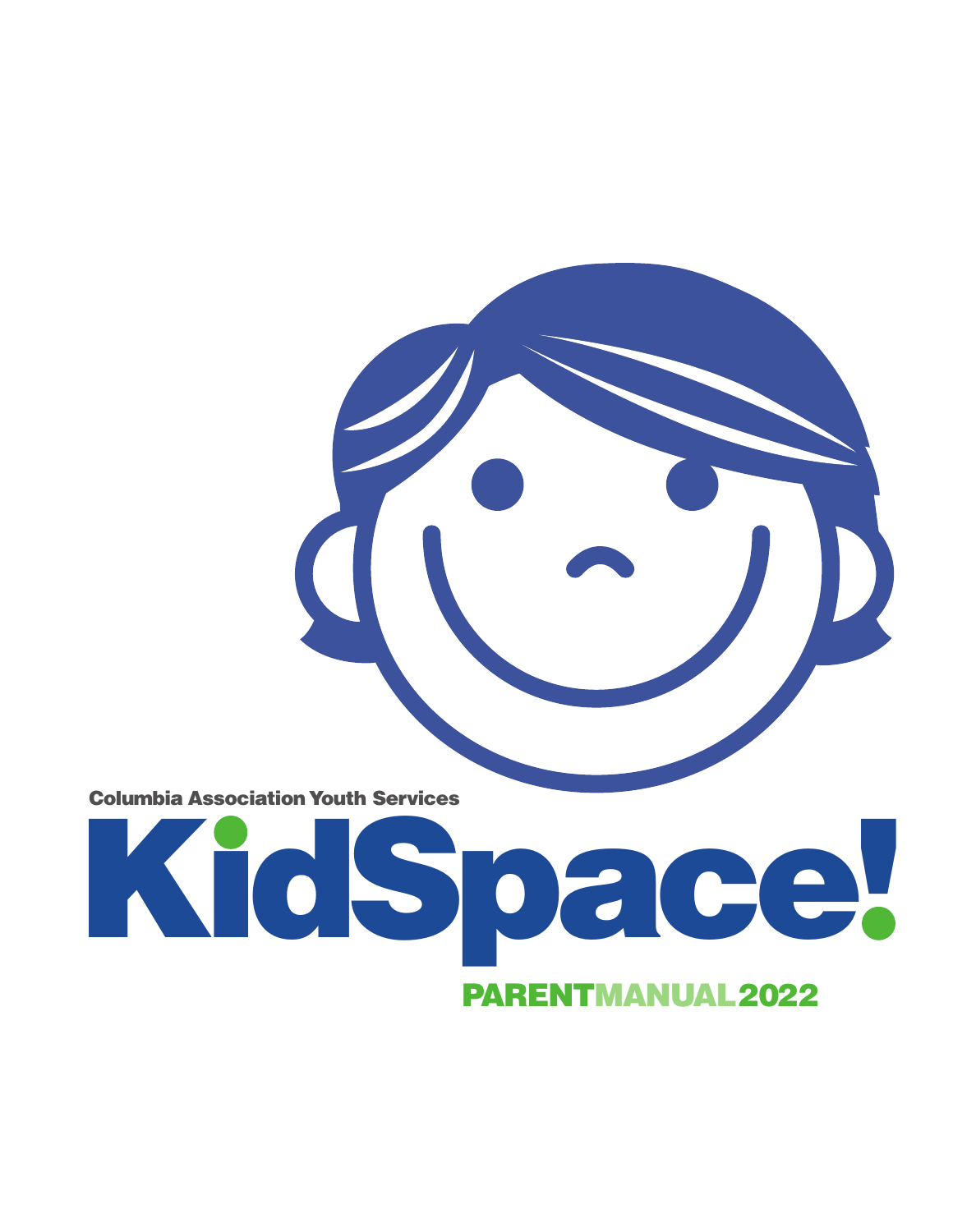#### **Youth services**

| Columbia Association 410-715-3000                  |
|----------------------------------------------------|
|                                                    |
| KidSpace at<br>Columbia Athletic Club 410-730-6755 |
| KidSpace at<br>Columbia Gym410-531-8984            |
| KidCnoon of                                        |

KidSpace at Supreme Sports Club ......410-381-7559

#### **Email**

KidSpace@ColumbiaAssociation.org Columbia Association website: ColumbiaAssociation.org

**Birthday parties/special events**

Contact Facility Program Manager

# **General information**

# **Health and safety issues**

## **When school's closed**

| How to register for Adventure Day program |  |
|-------------------------------------------|--|
|                                           |  |
|                                           |  |
|                                           |  |

# **Financial information**

## **C o n t e n t s**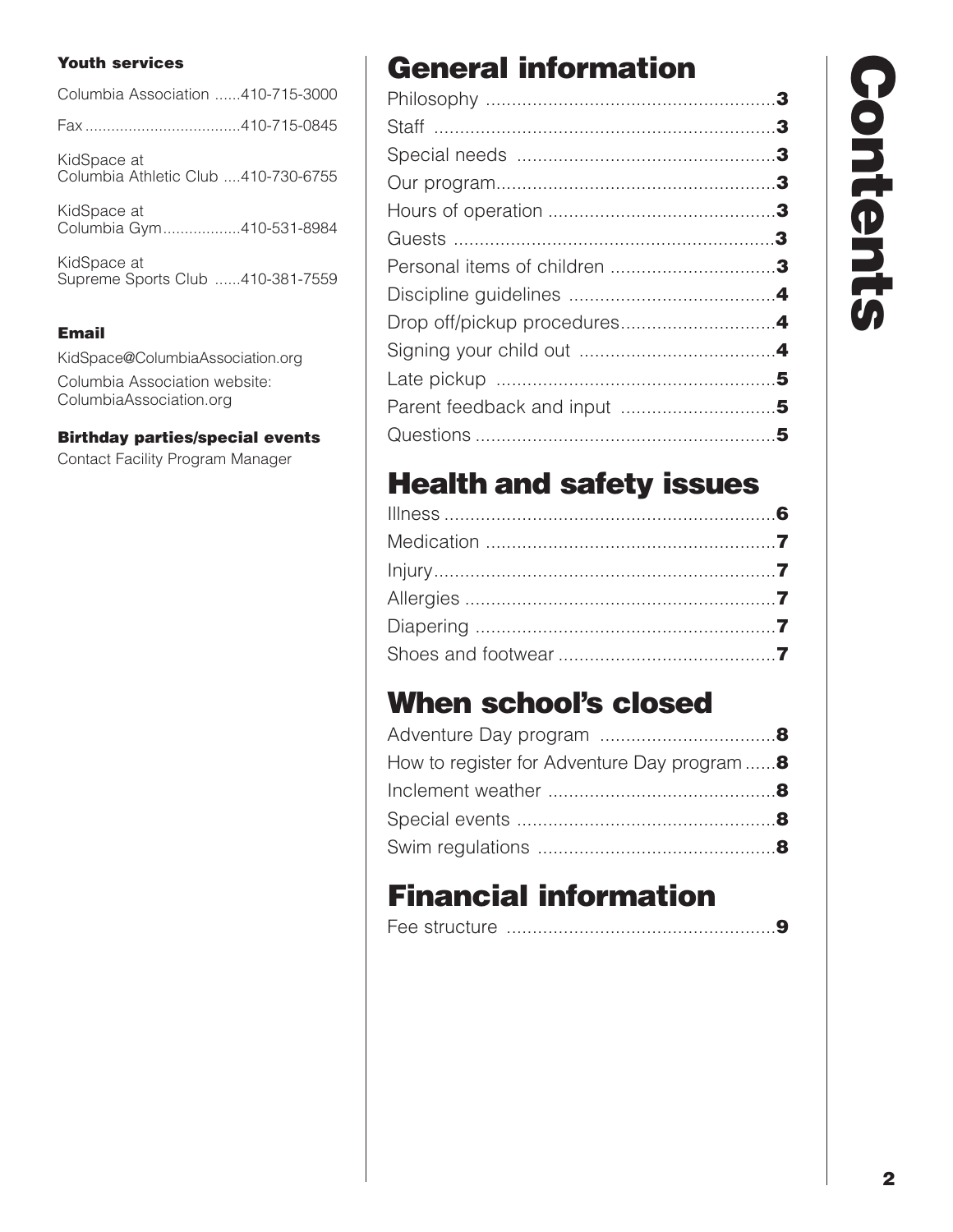| Philosophy                       | ► Columbia Association's objective is to provide high quality care and supervision for children<br>attending our KidSpace programs. Our programs provide a place where children have positive<br>experiences and parents feel secure and comfortable leaving their children. Columbia<br>Association's KidSpace programs are managed in accordance with the Maryland State<br>Department of Education's licensing guidelines, as outlined in the Annotated Code of<br>Maryland (COMAR).<br>Columbia Association's policy is to promote equal opportunities in all of its activities and to<br>provide services to the residents of Columbia without discrimination on the basis of race,<br>creed, religion, national origin, sex, physical or mental disability or any other basis prohibited<br>by law.                                                                                                                                                                     |
|----------------------------------|-------------------------------------------------------------------------------------------------------------------------------------------------------------------------------------------------------------------------------------------------------------------------------------------------------------------------------------------------------------------------------------------------------------------------------------------------------------------------------------------------------------------------------------------------------------------------------------------------------------------------------------------------------------------------------------------------------------------------------------------------------------------------------------------------------------------------------------------------------------------------------------------------------------------------------------------------------------------------------|
| Staff                            | > Our child/staff ratios are based upon best practices and follow legislative and Maryland<br>State Department of Education requirements. A criminal background check is completed for<br>all employees who work with the children, as mandated by the state.<br>Each site has an experienced manager who is responsible for programming, as well as<br>communication with parents, children and staff. If you have any questions specific to your site,<br>the manager will be happy to answer them for you. Based upon the number of children, a site<br>may have an assistant manager, shift coordinators and aides.<br>Ongoing mandatory staff training provided by trainers certified through MSDE includes,<br>but is not limited to: cardiopulmonary resuscitation (CPR), first aid, safety, Covid-19 Safety<br>administering medication, regulatory guidance, age-appropriate activities,<br>guidelines,<br>constructive discipline and child growth and development. |
| Special<br>needs                 | > When a child who has a special need joins the program, information to assist the staff in<br>best serving the child will be requested from the parent. Such information includes<br>instructions for care in an emergency, special dietary needs, effective methods of interacting,<br>etc. Introductory sessions with the child's parent and KidSpace staff will ensure that all<br>pertinent information is communicated.<br>Kidspace operates a reservation-based childcare program. While we endeavor to provide as<br>much specialized attention for your child as possible, we are unable to provide 1:1 care or<br>individual companions.<br>Please feel free to call the administrative staff at CA Headquarters to discuss any concerns<br>you may have concerning a child who has a special need.                                                                                                                                                                 |
| Our<br>program                   | > Columbia Association's curriculum is designed in accordance with the guidelines and<br>recommendations set forth by the National Association for the Education of Young Children<br>(NAEYC) and the National After-School Association (NAA). Children are offered a variety of<br>activities that may include art, science, music, dramatic play and various non-contact physical<br>activities and games. Other activities are planned throughout the year. Our programs are<br>structured in a manner that facilitates opportunities for individual and group participation,<br>striking a balance between self-selected and staff-directed activities, with both quiet and active<br>periods. Outdoor play is provided, weather permitting. Each manager plans his or her own<br>program calendar; therefore, activities may vary from site to site.                                                                                                                     |
| Hours of<br>operation            | ► KidSpace operates Monday through Friday from 9am-1pm and 4-9pm. On Saturdays and<br>Sundays, KidSpace is open from 8:30am-1pm.<br>Children with KidSpace membership may utilize KidSpace for up to two hours each day.<br>Reservations are required for children under 2, and can be made 10 days in advance.<br>Limited space is available. Parents can call the facility to check drop off availability for ages<br>2-13. Parents must remain in the facility at all times while the children attend KidSpace.                                                                                                                                                                                                                                                                                                                                                                                                                                                            |
| Guests                           | Guests will be admitted based on same day availability. There is an \$8 guest fee for each visit<br>to KidSpace and must be paid at the time of the visit. This fee allows the non-member to<br>utilize KidSpace for up to two hours that day. This fee does not provide admission to the<br>fitness club. Guest passes may not be used to pay for KidSpace admission.                                                                                                                                                                                                                                                                                                                                                                                                                                                                                                                                                                                                        |
| Personal<br>items<br>of children | > Columbia Association staff are not responsible for toys, money and other personal items<br>your child may bring to the program. Toy weapons cannot be brought to the program at any<br>time. iPods, handheld video games and other electronic toys cannot be brought to the<br>program at any time. Food and drink (other than plastic bottles and sippy cups of water) are<br>not permitted in the program. Bottles must be labeled with the child's name and handed to<br>the attendant when the child is signed in.                                                                                                                                                                                                                                                                                                                                                                                                                                                      |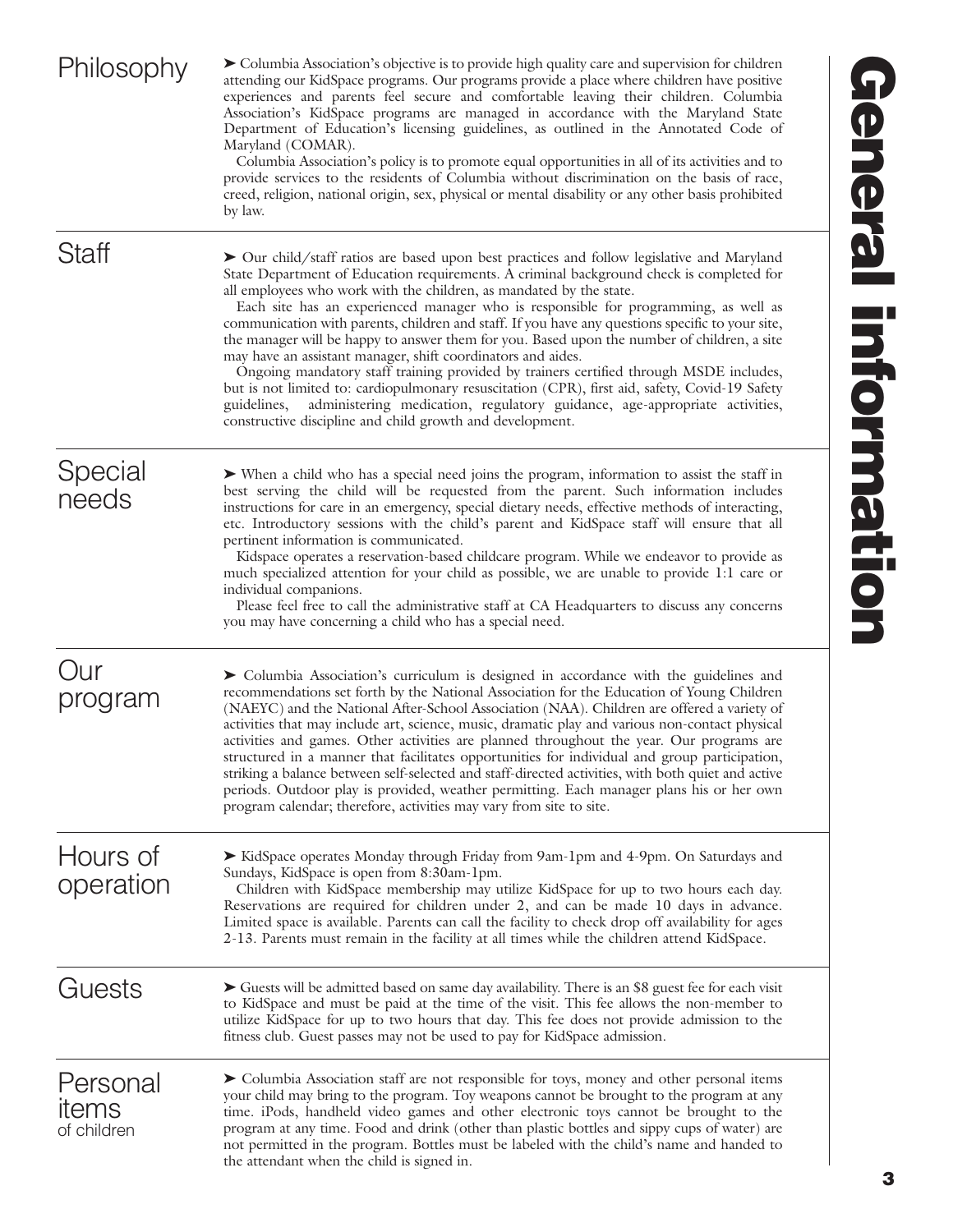### **Discipline**

► KidSpace staff receive training in the use of positive methods of discipline. Simple, understandable, realistic rules will be established with the children and reinforced. Constructive methods of discipline may include redirection, separation of the child from the situation, and praise for appropriate behavior.

In cases where a behavior problem is of a harmful nature, the parent will be informed at the end of the session. Parental support will be elicited in developing a plan to help the child control/eliminate the harmful behavior. In cases of harmful or aggressive behavior, a child may be suspended from the program for up to five days. Inappropriate behavior that continues despite repeated interventions by parents and staff may result in permanent removal from KidSpace programs.

The KidSpace program has a zero tolerance policy for physical aggression and/or physical contact of any type. In the event that a child engages in physical contact (rough play, horseplay, hitting, pushing/shoving, tripping, pinching, throwing objects at another child, kicking, etc.), a progressive discipline policy will be implemented:

The first instance of such contact will require a meeting between the parents/guardians, the manager, the child and a member of the management team. This meeting will be held within three days of the incident. (Failure of the parent/guardian to participate in the meeting could result in a three- to five-day suspension from the program.)

A second instance of physical contact will result in an immediate three-day suspension from the program.

A third instance will result in an immediate five-day suspension and a second meeting. Should a fourth incident occur, the child will be suspended indefinitely until all parties (parent/guardian, child, director and member of the management team) can meet. The purpose of this meeting will be to discuss next steps.

| Drop off/  |
|------------|
| pickup     |
| procedures |

- ► Children must be signed in and out at drop off/pickup.
	- Per CDC recommendations, hand sanitizer must be used by each parent to clean hands before the child is signed in.
	- Parents will check in at appropriate entrance to KidSpace
	- Parents/guardians will be required to present a valid CA-issued ID card or member number in order to drop off/pick up a child. If a picture is not in the computer, parents/guardians will be asked for their photograph to be taken.
	- Children who are guests of the aforementioned parents/guardians will be given an identification wristband.
	- Children's temperature will be taken.
	- All bottles (water or milk) need to be labelled.
	- Children will be escorted to appropriate play areas.

‰ While we realize that it can be frustrating to be asked to return to your vehicle to retrieve identification, our primary concern is for the safety and security of the children. In the event that no ID is available, the parent/guardian will be required to have their picture on their membership before the child can participate in KidSpace.

#### Signing your child out

‰ When parents arrive to pick up their child at KidSpace, they must come into the program space and sign their child/children out while maintaining proper physical distance. This is for the safety of your child. Without proper authorization, children will not be released to anyone. No exceptions will be made.

#### Late pickup

‰ Your child may attend KidSpace for two hours each day while you utilize the fitness facilities. Should you fail to return within the two hours, you will be assessed a late pickup fee. The charge is \$5 for the first 1-5 minutes and \$15 for every 15 minute increment thereafter. The late fee must be paid before the child's next visit to KidSpace.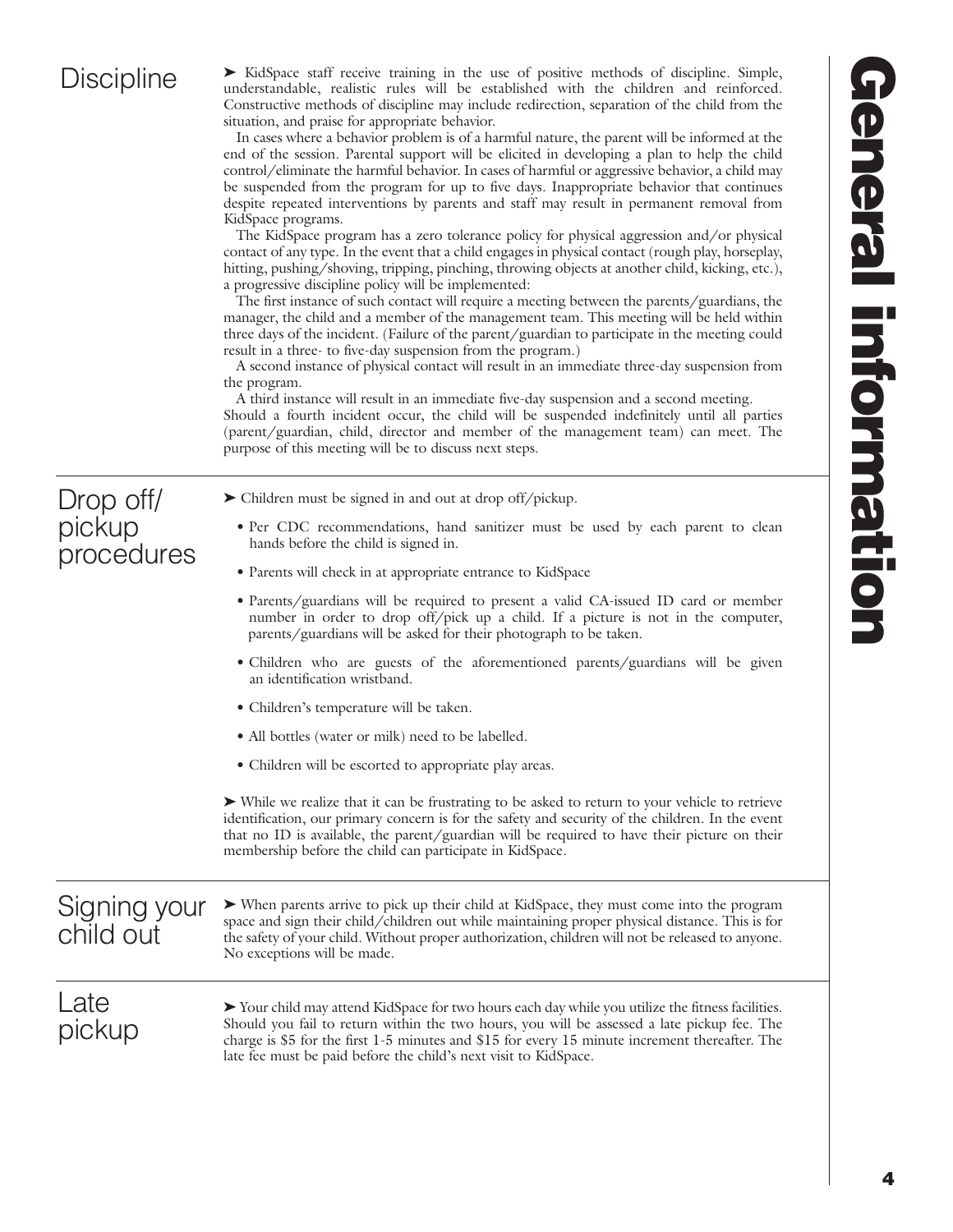**Questions** 

▶ Parent feedback and input is very important to us. We periodically send evaluations to randomly selected customers. However, parent input is not limited to those times. Please feel free to talk to the manager at your facility or email us at KidSpace@ColumbiaAssociation.org at any time. We want to know what you are thinking and we'd like to have your suggestions. Many existing components of the KidSpace programs have come from parent suggestions! You are welcome to observe our program at any time.

‰ If you have a question regarding the program, we suggest you first speak to the manager. If you feel you need more information or have a suggestion, please call the facility's general manager or email us at KidSpace@ColumbiaAssociation.org and your question will be directed to the appropriate person.

Columbia Association's phone system is equipped with voicemail. If an employee is on another line or away from his or her desk, voicemail will pick up. Please leave a message. We assure you that we will return your call promptly. If you leave the nature of your call, we can call you back with complete information.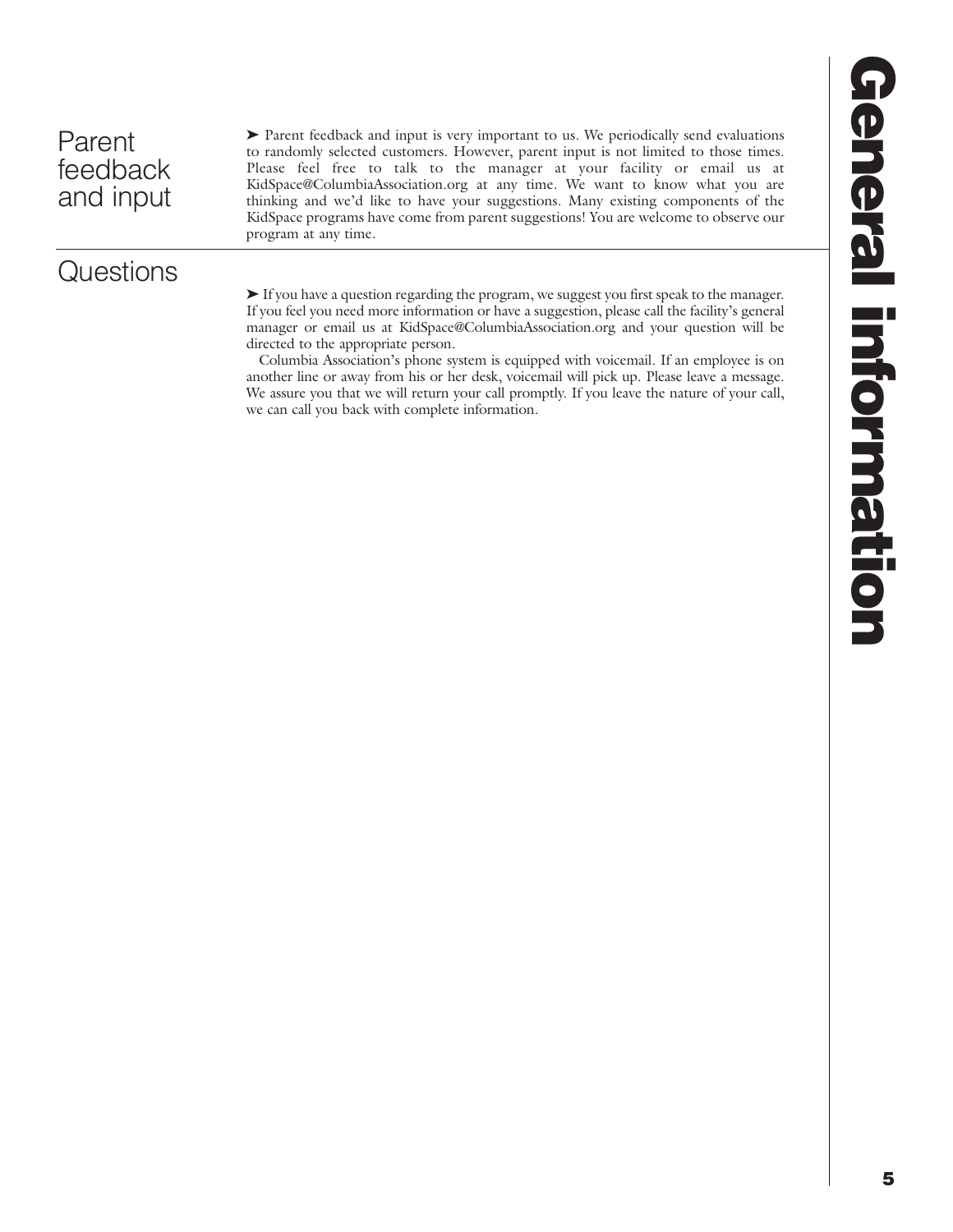Illness 
index Childcare staff must monitor children for signs and symptoms of acute illness and notify a child's parent or guardian upon observing signs or symptoms of acute illness. Staff must provide temporary isolation for the affected child in a suitably equipped separate area within sight and hearing of an adult. Staff may not admit a child to care or allow a child to remain in care when the child is exhibiting symptoms of acute illness.

A child may be excluded from Kidspace if:

- The child's illness prevents the child from participating comfortably in activities that the facility routinely offers for healthy children or mildly ill children.
- The child is displaying any of the signs and symptoms that require an evaluation from a health care provider as indicated by the child's age and condition. In this situation, the parent is notified of the need for immediate emergent or urgent issues.
- The illness requires more care than Kidspace staff is able to provide without compromising the needs of the other children in the group.
- The child exhibits an acute change in behavior. Examples may include lethargy, a lack of responsiveness, irritability, persistent crying, difficulty breathing, or a quickly spreading rash.
- The child has a fever at or above 100.4 degrees F, taken orally, or by a temporal scan.
- The child has diarrhea. The child will not be readmitted to Kidspace until diarrheafree for 24 hours.
- The child is vomiting. The child will not be readmitted to Kidspace until vomiting has ceased for 24 hours.
- The child has impetigo/scabies. The child will not be readmitted until treatment has started, as verified by a healthcare professional.
- The child has Hand, Foot, and Mouth disease.
- Symptoms indicating a probable case of COVID-19.

 $\triangleright$  People with COVID-19 have had a wide range of symptoms reported — ranging from mild symptoms to severe illness. Symptoms may appear 2-14 days after exposure to the virus. People with these symptoms may have COVID-19:

- Fever or chills • Headache
	- New loss of taste or smell
- Cough • Shortness of breath or difficulty breathing • Sore throat • Congestion or runny nose
- Fatigue • Nausea or vomiting
- Muscle or body aches • Diarrhea

► This list does not include all possible symptoms. CDC will continue to update this list as we learn more about COVID-19.

• Sick children and staff will be required to stay home. Sick staff will be sent home immediately and sick children are required to be picked up by a parent or emergency contact immediately.

• Keep sick children and staff separate from well children and staff until they can be sent home.

• Sick staff members will not return to work until they have met the criteria to discontinue home isolation.

• A note by a physician will be required for children to return to care and staff to return to work.

‰ Should it be necessary to contact a parent regarding illness or injury, it is the parent's responsibility to pick up the child immediately.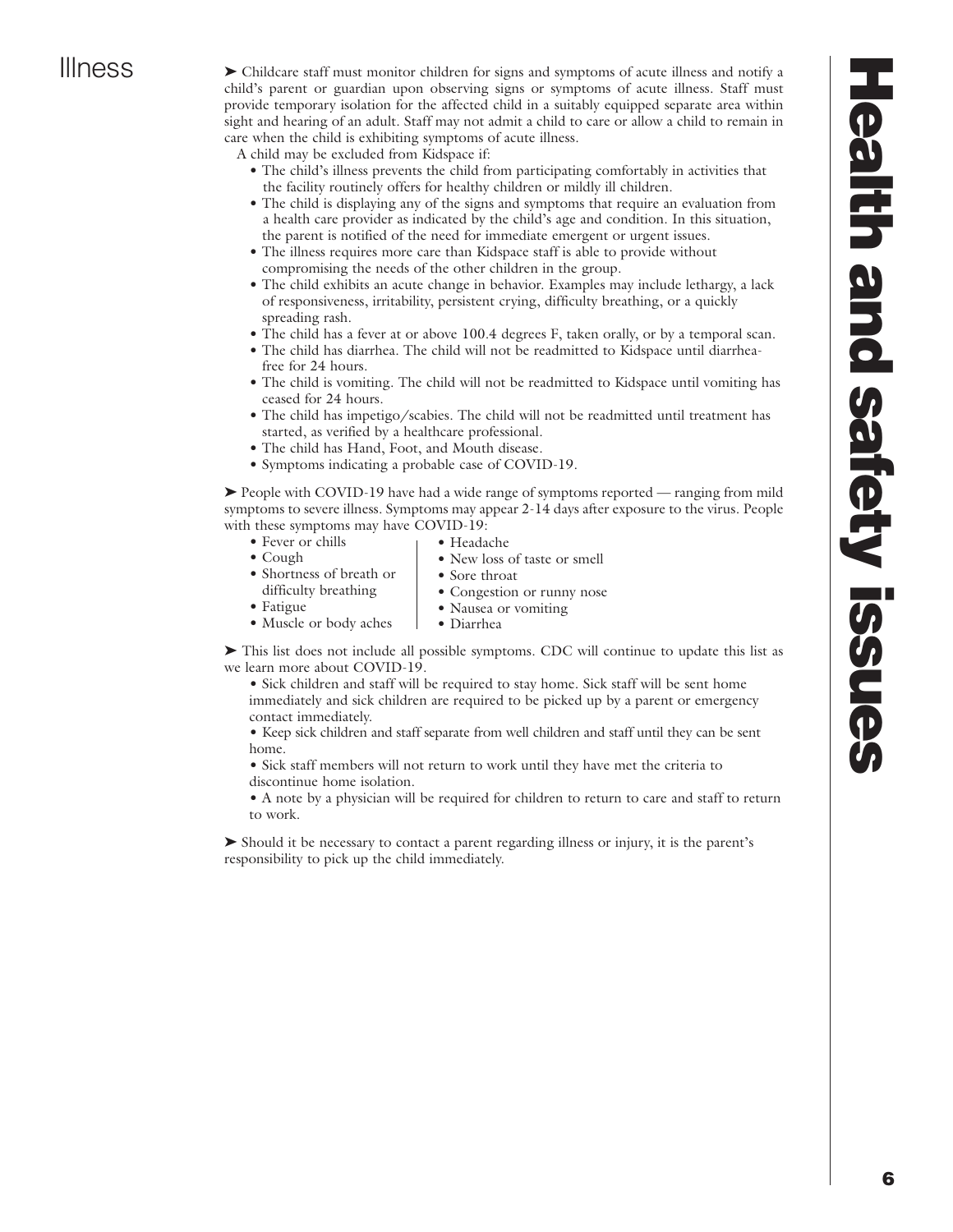| Medication                  | Due to state guidelines and the brief amount of time children participate in KidSpace, the<br>staff cannot administer any type of medication.                                                                                                                                                                                                                                                                                                                                                                                                                                                                                                                        |
|-----------------------------|----------------------------------------------------------------------------------------------------------------------------------------------------------------------------------------------------------------------------------------------------------------------------------------------------------------------------------------------------------------------------------------------------------------------------------------------------------------------------------------------------------------------------------------------------------------------------------------------------------------------------------------------------------------------|
| Injury                      | The program staff will call you if your child sustains a serious injury while participating in<br>the program. Parents will be contacted for all head injuries.                                                                                                                                                                                                                                                                                                                                                                                                                                                                                                      |
| Allergies<br>in the program | If a child has allergies or sensitivities to any food or drug, the parent should discuss these<br>with the manager on duty.                                                                                                                                                                                                                                                                                                                                                                                                                                                                                                                                          |
| Diapering                   | Due to sanitation guidelines and company policy, the staff members at KidSpace will not<br>provide diapering service for your infant or toddler. Should it become necessary to change a<br>child's diaper while in our care, one of the staff members will locate you in the facility so that<br>you may come to the KidSpace area and take care of your child's needs.                                                                                                                                                                                                                                                                                              |
| Shoes and<br>footwear       | > Children may not participate in KidSpace in their bare feet. Children who are not crawlers<br>or walkers may attend in socks. Children who are mobile must wear closed-toed, closed-back<br>shoes. Sandals, flip-flops and crocs/croc imitations are not appropriate footwear for<br>participation in KidSpace. Sneakers/running shoes/athletic shoes are the safest option for<br>your child. These closed shoes provide support and traction and prevent outside irritants<br>(mulch, twigs, bees) from entering your child's shoes. Children who do not have proper<br>footwear will not be permitted to attend KidSpace. There are no exceptions to this rule. |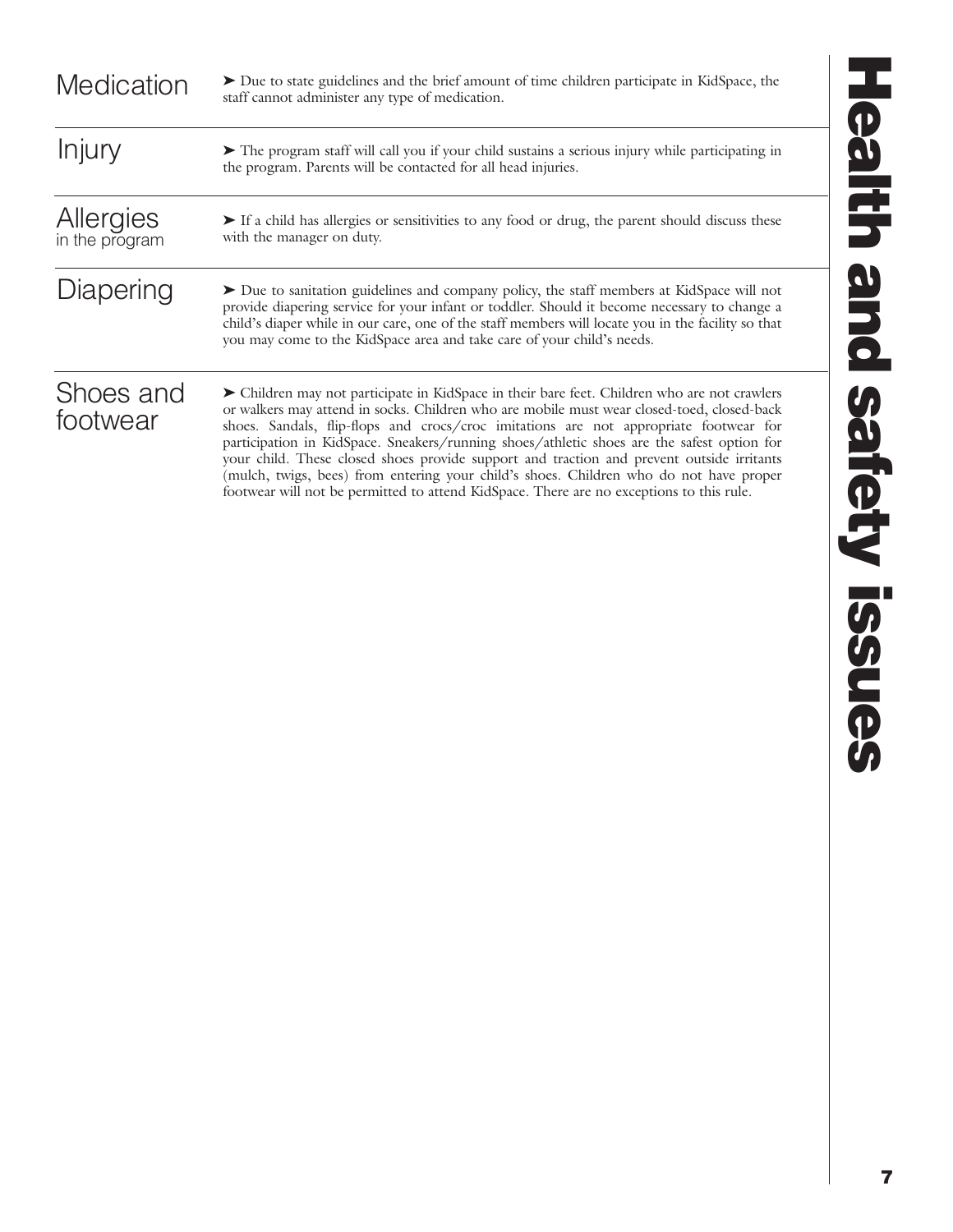| Adventure<br>Day<br>program                        | > For most scheduled school closings, KidSpace will operate an all day program for an<br>additional fee. This program will include sports, field trips, arts and crafts and more.<br>• Pre Registration is required for all Adventure Day programs, and an additional fee<br>of \$55 per day is charged.<br>· Registration is taken on a first-come, first-served basis.<br>• Program hours are 9am-6pm.<br>• Snacks are provided in the morning and afternoon; pizza and a drink are provided for lunch.<br>• Kidspace hours may be adjusted on the following holidays:<br>Memorial Day<br>Independence Day<br>Labor Day<br>Thanksgiving Day<br>Christmas Eve and New Year's Eve                                      | <b>Mhen</b>     |
|----------------------------------------------------|------------------------------------------------------------------------------------------------------------------------------------------------------------------------------------------------------------------------------------------------------------------------------------------------------------------------------------------------------------------------------------------------------------------------------------------------------------------------------------------------------------------------------------------------------------------------------------------------------------------------------------------------------------------------------------------------------------------------|-----------------|
| How to<br>register<br>for Adventure<br>Day program | Adventure Day fliers are available online approximately one month before the School's<br>Closed date. Parents must register before the specified deadline. Registration closes 24 hours<br>prior to the event. We cannot accept late registrations. Cancellations required 24 hours prior<br>to the event. No refunds will be given for cancellations made after the deadline.<br>• Programs may not operate due to low enrollment. Should an Adventure Day program<br>be canceled, parents will be notified one week in advance.                                                                                                                                                                                      | <b>School's</b> |
| Inclement<br>weather                               | > During inclement weather, KidSpace will operate as follows:<br>• If public schools are delayed two hours, KidSpace will open at the regular time.<br>• If public schools are closed, KidSpace will operate in conjunction with the facility, i.e.,<br>if the facility is open, KidSpace will be open.<br>• For any other closures (mechanical failures, power failures, etc) KidSpace will operate<br>in conjunction with facility hours.<br>• Please call the facility to be certain that staff are present to care for your child.                                                                                                                                                                                 |                 |
| Special<br>events                                  | The KidSpace programs also offer special events such as Movie Night, Kids Night Out<br>and other special events. You can reference the Columbia Association KidSpace webpage,<br>ColumbiaAssociation.org/kidspace, or contact the program manager for details. Events<br>may be limited due to Covid-19 restrictions.<br>• KidSpace also provides birthday party packages. Contact the facility Kidspace Manager<br>for details.                                                                                                                                                                                                                                                                                       | <b>closed</b>   |
| Swim<br>regulations                                | ▶ Pool safety test: KidSpace participants swim assessments will be conducted by CA Aquatics<br>staff with assistance from the KidSpace staff. The pool safety test will consist of swimming two<br>lengths of the pool (50 yards) in a strong fashion and treading water for one minute. This test<br>will only be administered to those who wish to use the pool without a life vest and believe they<br>have the ability to complete the test. A strong fashion means no holding on to the wall or lane<br>line, no touching the bottom, and consistently swimming in a horizontal position. Children<br>who pass this assessment will have a note added to their account for future reference by<br>KidSpace staff. |                 |
|                                                    | Wading pool (life vests optional)<br>• Non-swimmers who wish to stay in the wading pool are not required to wear a<br>life vest, however, life vests will be required if they want to use the main pool.                                                                                                                                                                                                                                                                                                                                                                                                                                                                                                               |                 |
|                                                    | Main pool ( <i>must wear life vests or pass the pool safety test</i> )<br>• Non-swimmers, who wish to use the main pool, must wear a properly<br>fitted life vest.<br>• KidSpace participants will be instructed in the proper use of the life vests before<br>entering the main pool. They will be able to use the recreational swim area and<br>will have a red wristband.<br>• Swimmers who pass the pool safety test will be issued a green wristband<br>and allowed to use all parts of the pool. Wearing of a life vest is optional.                                                                                                                                                                             |                 |
|                                                    |                                                                                                                                                                                                                                                                                                                                                                                                                                                                                                                                                                                                                                                                                                                        |                 |